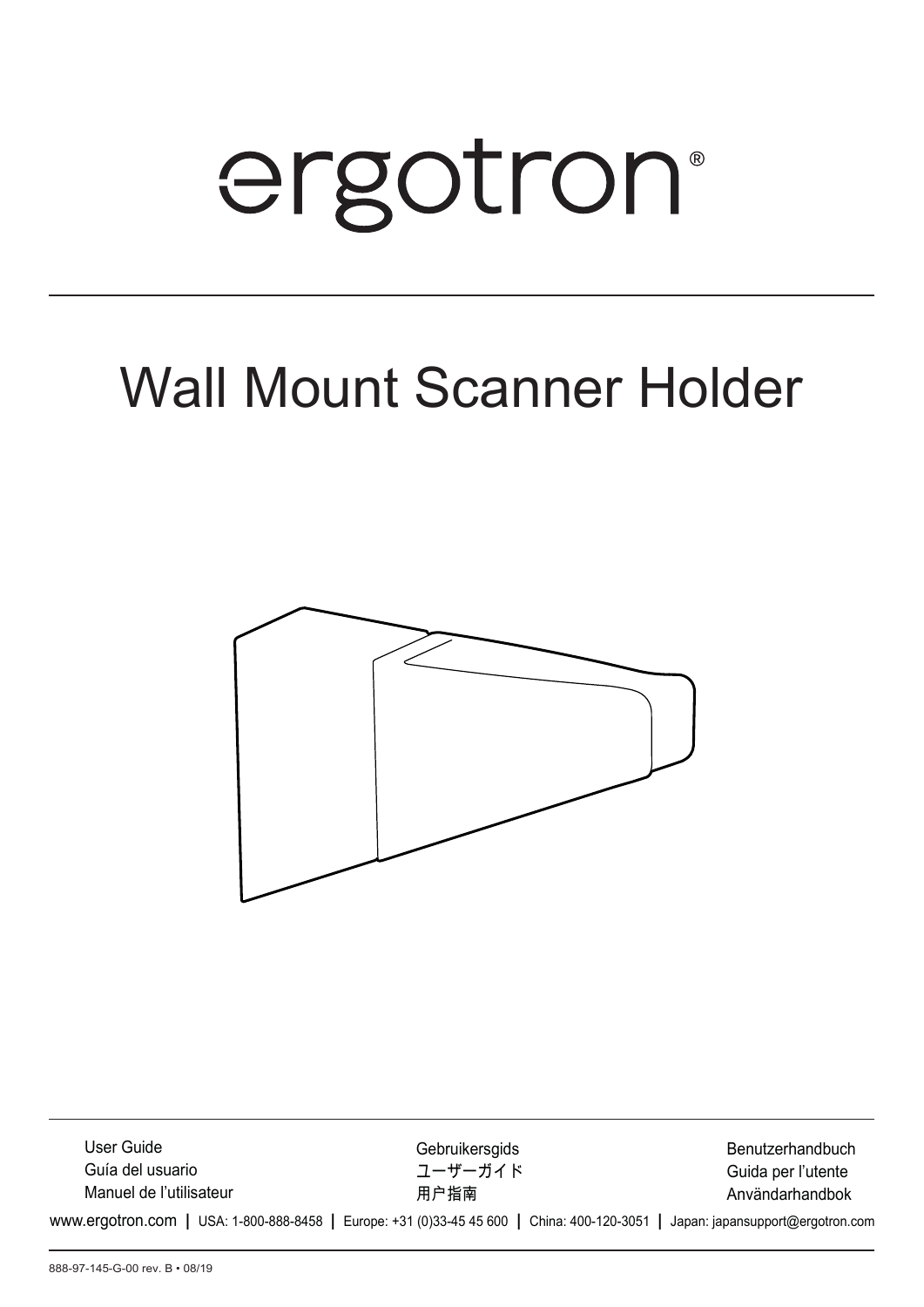





Warning: Because mounting surface materials can vary widely, it is imperative that you make sure mounting surface is strong enough to handle mounted product and equipment.

Advertencia: Dado que los materiales de la superficie de montaje pueden variar enormemente, es imprescindible que se cerciore de que la superficie sea lo suficientemente resistente como para sostener el equipo y el producto montados.

Avertissement : Dans la mesure où les matériaux des surfaces de montage varient, vous devez impérativement vous assurer que la surface est suffisamment solide pour supporter le produit et l'équipement monté.

Warnung: Weil die Materialien der Befestigungsflächen stark variieren können, müssen Sie unbedingt gewährleisten, dass die Befestigungsfläche stark genug ist, um das montierte Produkt und die Ausrüstung zu tragen.

警告:取り付け表面の材質にはさまざまな種類があるため、取り付け表面が取り付け製品や器具に対応した強さであること を必ず確認してください。

# 警告:由于安装表面材质差异很大,必须确保安装表面足以支撑所安装的产品和设备。

Waarschuwing: Omdat materiaal voor de oppervlakken van bevestigingsstukken nogal verschillend kan zijn, is het van het grootste belang dat u ervoor zorgt dat het oppervlak van het bevestigingsstuk sterk genoeg is om daarop gezette producten en apparatuur te behandelen.

Avvertenza: poiché i materiali delle superfici di montaggio possono variare enormemente, è essenziale accertarsi che la superficie di montaggio sia abbastanza forte da poter sostenere il prodotto e l'apparecchiatura montati.

Varning: Eftersom monteringsytans material kan variera väldigt mycket, så är det nödvändigt att du ser till att monteringsytan är tillräckligt stark för att kunna hantera monterade produkter och utrustning.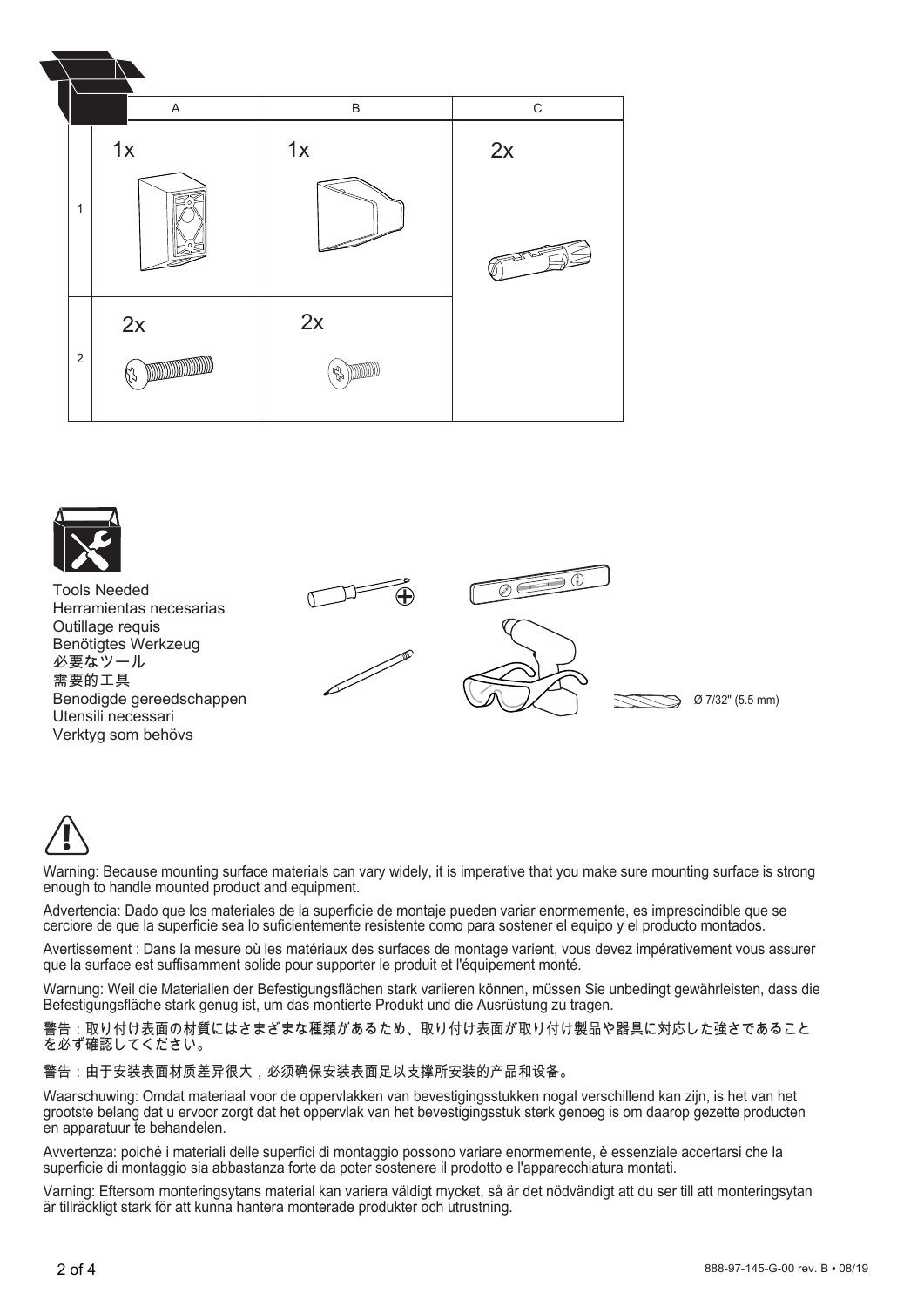